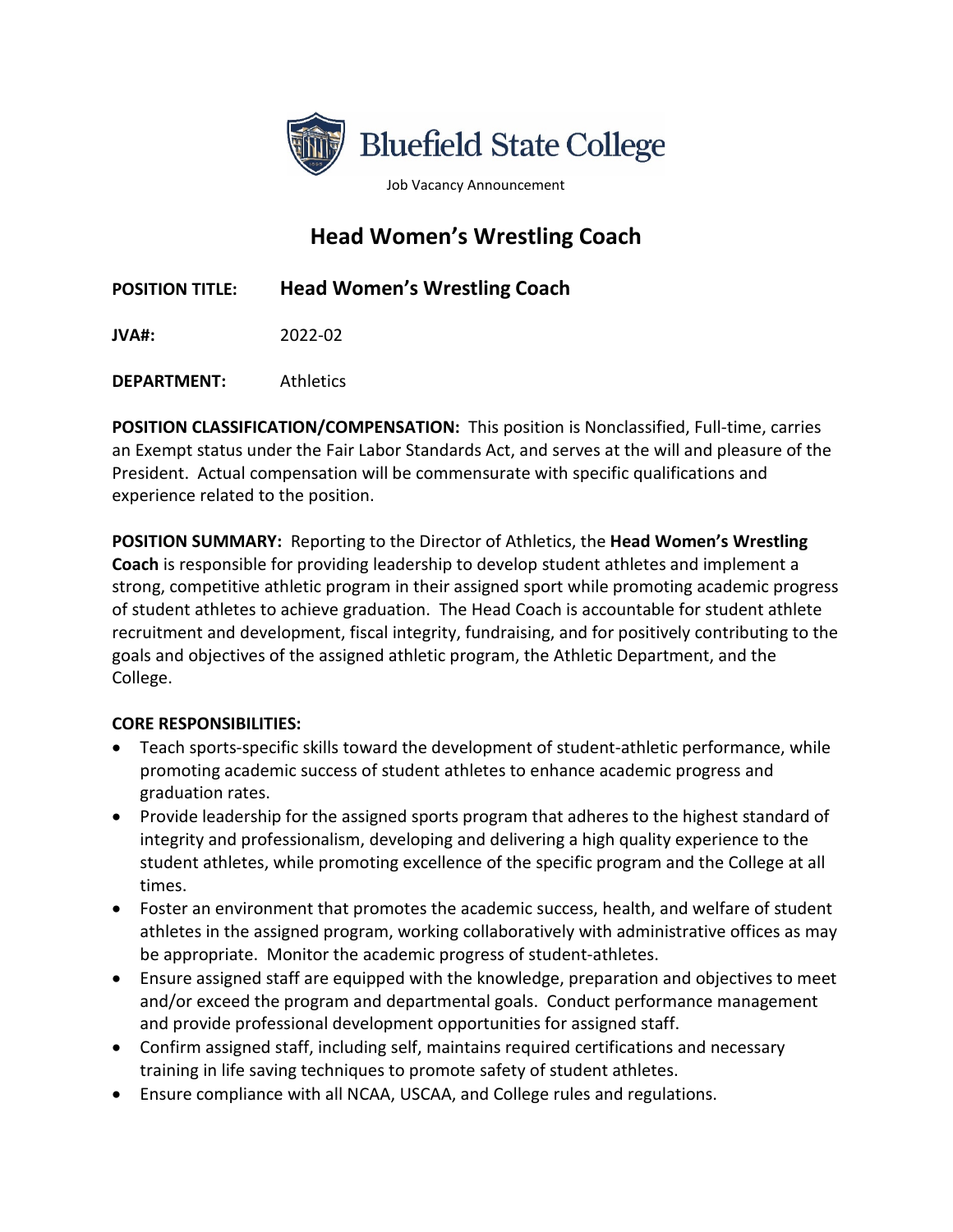- Conduct practice, contests and manage day-to-day operations of assigned program. Develop contest schedule and coordinate all team travel for assigned program. Accountable for maintaining accurate inventory of all equipment for assigned program.
- Develop and implement comprehensive recruitment and retention of student athletes.
- Be knowledgeable of and ensure compliance with relevant federal and state regulations, and the policies of the governing board and the policies of Bluefield State College as contained in the Academic Catalog, the Faculty Handbook, the Staff Handbook, and any other practices which are common to the institution.
- Perform the administrative duties associated with the responsibilities of Head Coach, including but not limited to: establishing business and community relationships to solicit support; assisting with marketing the sports program to increase spectator engagement; administering the sport's budget, forecasting and controlling expenditures; preparing reports; participating in student athlete scholarship activities, and participating in revenuegenerating and fundraising goal setting and activities for assigned program, the Athletic Department and the College at-large.
- Perform other duties as assigned.

## **MINIMUM REQUIRED QUALIFICATIONS:**

- Bachelor's degree from an accredited institution required. Masters preferred.
- Coaching experience for at least one regular season (at least 3-4 months), specific to assigned sports program, required. At least two years of higher education coaching experience preferred.
- Commitment to the mission of higher education, student academic success and student well-being.
- Record of personal and fiscal integrity.
- Excellent organizational and strategic planning skills.
- Working knowledge of NCAA rules and regulations and Title IX compliance.
- Demonstrated excellent interpersonal, written and oral communication skills.
- Demonstrated ability to build positive relationships and work effectively with individuals from diverse ethnic, cultural and socioeconomic backgrounds.
- Ability to handle sensitive and confidential information with discretion.
- Ability to meet the extended hours and travel requirements of the position.
- NCAA Recruiting Test Certification (Division II University Portal). NCAA Recruiting Test Certification (Division II University Portal) must be passed within 60 days of hire (required by the NCAA for recruiting).
- Must maintain a valid State Driver's License.
- Must obtain CPR Certification within 120 days of start date/upon hire, and maintain certification in good standing at all times during employment in this position.

**THE COLLEGE:** The mission of Bluefield State College is to provide students an affordable, accessible opportunity for public higher education. A historically black institution, Bluefield State College prepares students for diverse professions, graduate study, informed citizenship, community involvement, and public service in an ever-changing global society. More information about the College is available at [www.bluefieldstate.edu.](http://www.bluefieldstate.edu/)